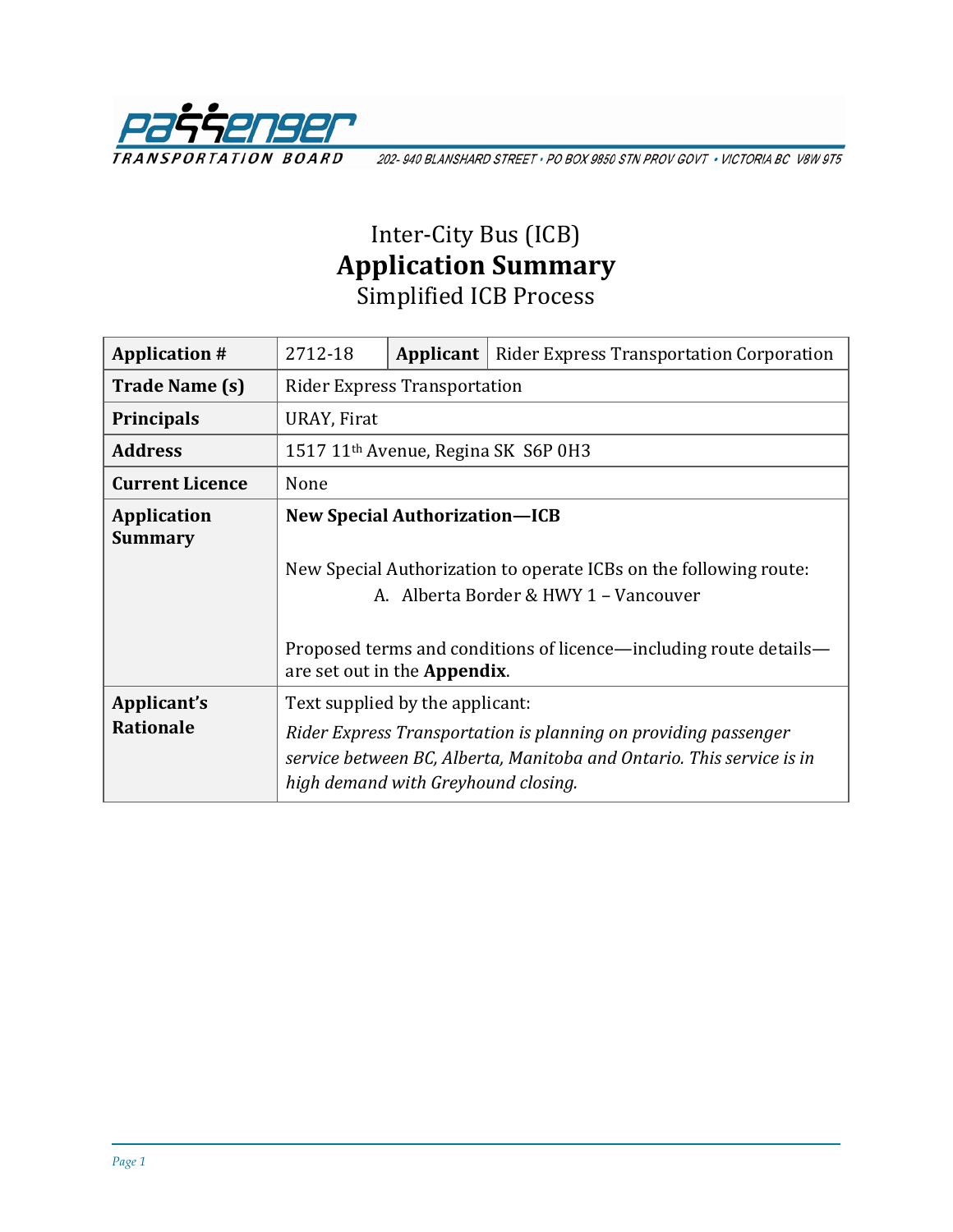## **Appendix**

## **Terms and Conditions Proposed by the Applicant**

The applicant seeks PT Board approval to operate inter-city buses under Special Authorization with terms and conditions set out in this appendix.

| <b>Special</b><br><b>Authorization</b> | <b>Inter-City Bus (ICB)</b>                                                                                                                                                                                                                                                                                  |                                                                                                                                            |  |  |  |
|----------------------------------------|--------------------------------------------------------------------------------------------------------------------------------------------------------------------------------------------------------------------------------------------------------------------------------------------------------------|--------------------------------------------------------------------------------------------------------------------------------------------|--|--|--|
| <b>Terms &amp; Conditions</b>          |                                                                                                                                                                                                                                                                                                              |                                                                                                                                            |  |  |  |
| <b>Services</b>                        |                                                                                                                                                                                                                                                                                                              |                                                                                                                                            |  |  |  |
| Service                                | Transportation of passengers must be provided:<br>a) on a scheduled basis, and<br>b) in accordance with minimum frequencies and other terms and<br>conditions of licence that apply to the routes and route points.                                                                                          |                                                                                                                                            |  |  |  |
| <b>Schedule</b>                        | The licence holder must publish, in a manner accessible to the general<br>public, a schedule for each route with the time and location of each<br>stop, and must carry in each vehicle a copy of the schedule that the<br>vehicle is following.                                                              |                                                                                                                                            |  |  |  |
| Service Exception                      | Routes may be operated on a "pre-booked" or "reservation required"<br>basis provided that:                                                                                                                                                                                                                   |                                                                                                                                            |  |  |  |
|                                        | and                                                                                                                                                                                                                                                                                                          | a) applicable routes are identified as a "pre-booked" or "reservation<br>required" service in all current, published schedule information, |  |  |  |
|                                        | b) these routes are available at all times for pre-booking or<br>reservation on the licensee's website.                                                                                                                                                                                                      |                                                                                                                                            |  |  |  |
|                                        | When these conditions are met and when no reservations have been<br>received for pickup or dropoff at one or more points on the route by the<br>time service is scheduled to be provided, the licence holder has the<br>option of not providing service to those points that would otherwise be<br>required. |                                                                                                                                            |  |  |  |
| <b>Route A</b>                         |                                                                                                                                                                                                                                                                                                              |                                                                                                                                            |  |  |  |
| <b>Terminating Point 1:</b>            |                                                                                                                                                                                                                                                                                                              | Alberta Border & HWY 1                                                                                                                     |  |  |  |
| <b>Terminating Point 2:</b>            |                                                                                                                                                                                                                                                                                                              | City of Vancouver                                                                                                                          |  |  |  |
| Corridor:                              |                                                                                                                                                                                                                                                                                                              | Highways 1 & 5                                                                                                                             |  |  |  |
|                                        |                                                                                                                                                                                                                                                                                                              | <b>Daily Minimum</b>                                                                                                                       |  |  |  |
| <b>Route Points</b>                    |                                                                                                                                                                                                                                                                                                              | (round trips)                                                                                                                              |  |  |  |
| Alberta Border & HWY 1                 |                                                                                                                                                                                                                                                                                                              | 1                                                                                                                                          |  |  |  |
| Town of Golden                         |                                                                                                                                                                                                                                                                                                              | 1                                                                                                                                          |  |  |  |
| City of Revelstoke                     |                                                                                                                                                                                                                                                                                                              | 1                                                                                                                                          |  |  |  |
| <b>District of Sicamous</b>            |                                                                                                                                                                                                                                                                                                              | 1                                                                                                                                          |  |  |  |